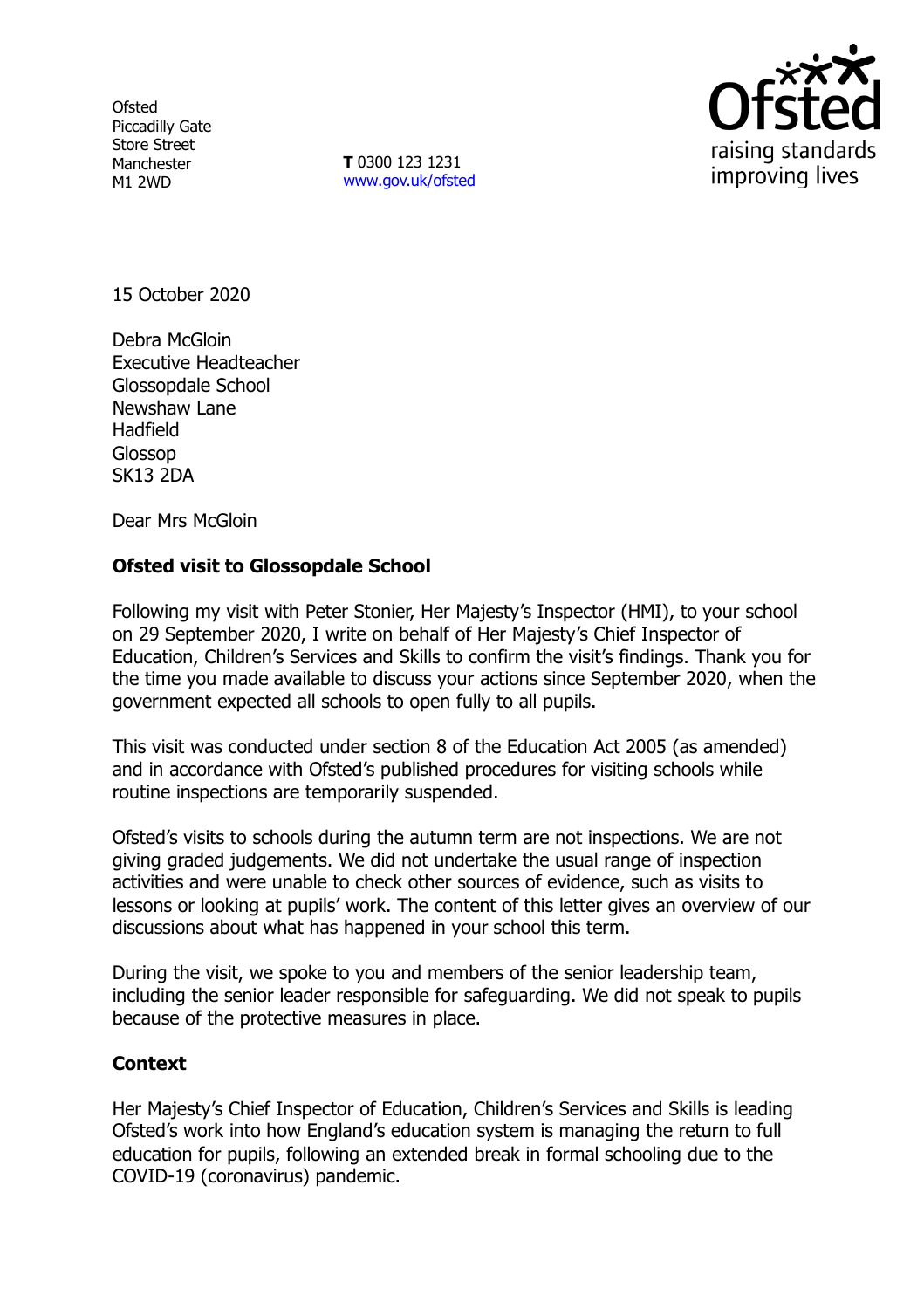

In undertaking this focused work, HMI are visiting a broad range of schools. HMI will visit a sample of:

- approximately 1,200 schools across all Ofsted grades (outstanding, good, requires improvement and inadequate)
- maintained schools, academies and free schools, special schools and centres of alternative provision, including those in cities, and coastal, town or rural communities.

The information from this visit will feed into Ofsted's national reporting so that the insights can be shared with the government and the education sector. We did not find any significant concerns during the visit. In such a case, an inspection report would be published on our website and available to parents and carers.

We did not consider your response to COVID-19 during the spring and summer terms 2020, when the school was not open to all pupils.

## **From this visit, inspectors noted that:**

- The school reopened to all pupils on 9 September 2020. This followed a fiveday phased return for all pupils in different year groups.
- Pupils' attendance is slightly lower than it was at this time last year. The attendance of disadvantaged pupils is higher than it was at this time last year. Leaders communicate with parents and pupils to reassure them that COVID-19 safety measures are in place. They also reinforce the importance of school, attendance and learning.
- All pupils in Years 7 to 9 are following the school's full range of subjects. Leaders have made changes to the content of some subjects to meet safety measures. They are planning 'drop-down' days that will focus on the practical aspects of learning in some subjects, for example design and technology, and science.
- Pupils in Years 10 to 13 are studying all of their examination courses.
- Teachers are checking pupils' learning to see if there are any gaps. They plan to use this information to adapt their curriculum plans. Leaders are assessing the reading skills of pupils in Years 7 to 11. They intend to provide literacy support for those pupils who need it.
- Leaders are continuing to develop ways of delivering the curriculum to any pupil who is not able to attend school because of COVID-19. They are planning to provide further equipment for some pupils who do not have access to electronic devices.